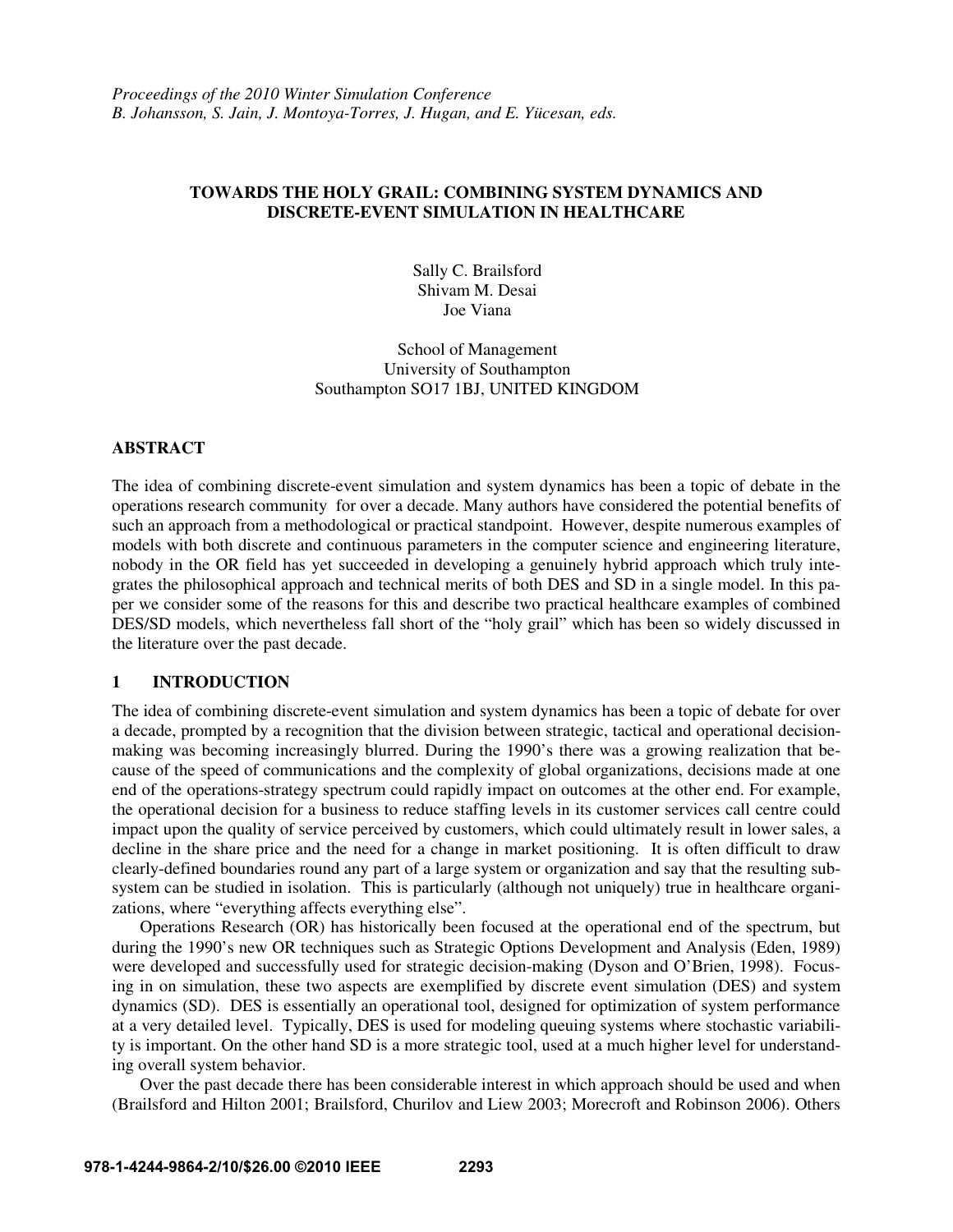have compared the differences in model-building approaches by users of DES and SD (Tako and Robinson, 2009). However the concept of genuinely combining both approaches in the field of OR remains unrealized. This is not the case in other disciplines, such as engineering or computer science, but there the concept and nature of simulation are slightly different. For example, hybrid simulation executives designed to handle both continuous and discrete model parameters can be found from the 1990's in the computer science literature (Monsef et al: 1995, Music and Matko: 1999) and the continuous/discrete software Modelica (www.modelica.org) was developed for mechanical engineering applications. However, we argue that although these tools do produce models which have both continuous and discrete variables, they do not really capture the spirit and flavor of SD and DES as understood by OR modelers.

 Chahal and Eldabi (2008) identify three modes in which DES and SD can be combined in practice. The simplest is the "hierarchical" mode in which there are actually two distinct models which simply pass data from one to the other. Rabelo (2003) and Venkateswaran et al (2005) use this approach to develop architectures for combining DES and SD in one conceptual model in the context of manufacturing enterprise. They develop a united architecture to govern the run-time infrastructure but use two separate software packages, Arena for DES and Powersim for SD, to demonstrate the methodology. The second mode is the "process environment" where there are still two distinct models, but the DES model actually sits inside the SD model and models a small section of the system, which then interacts cyclically with the wider SD environment. This is the approach used in the two healthcare examples discussed in this paper. Finally, in the genuine "integrated" mode, there is one single hybrid model with no clear distinction between the discrete and continuous parts. We argue that this "nirvana state" has not yet been achieved.

Several OR software packages, such as Witness <www.lanner.co.uk>, provide the facility to model continuous, as well as discrete event phenomona. They can therefore be adapted to provide the underlying structures of SD models. Martin and Raffo (2001), for example, developed a hybrid simulation by modifying ExtendTM, a package designed for both discrete event and continuous simulations. Any-Logic <www.xjtek.com/AnyLogic> is another package which can provide both DES and SD models (and also agent-based models) with nearly all the main features available in individual software packages such as Vensim, Powersim and iThink (SD tools) and Arena, Simul8 and ProModel (DES tools). However despite these efforts, these packages remain essentially either a DES environment with some continuous features, or a continuous environment with some discrete or stochastic features.

#### **2 THE HOLY GRAIL**

Despite this interest, and the early literature, we shall assert in this paper that the modeling community in 2010 is not really much closer to producing a genuinely hybrid modelling methodology that combines the characteristic features of both DES and SD, than it was back in 2000. Merely including both continuous and discrete variables in the same model is only half the story. The "holy grail" is a methodology which combines the benefits and virtues of each approach, allowing a truly holistic systems view yet at the same time capturing the detailed individual variability within parts of that system which is the strength of DES models. SD has a qualitative aspect which enables insights to be obtained very rapidly without the need for a massive data collection exercise. Quantitative SD models are fast to run and can be used in an interactive gaming mode with stakeholders in order to gain understanding of non-intuitive system behavior. Yet SD ignores stochasticity and can lead to misleading conclusions in systems where there is uncertainty or a need to model individual variability. A truly integrated approach would be advantageous because at a macro level, it could describe the movement of individual entities as a homogeneous flow, which would be fast and data-efficient, whereas at a micro level, where there were detailed interactions that affected the overall behaviour of the system, it would be possible to incorporate individual characteristics. The problem is therefore, not to develop the software, which is clearly now available, but to develop both a conceptual philosophy and a practical methodology for combining SD and DES in a real context.

 There are also technical issues for a genuinely hybrid model, first identified in this context by Ruth Davies (2001, private communication), in moving backwards and forwards between continuous and dis-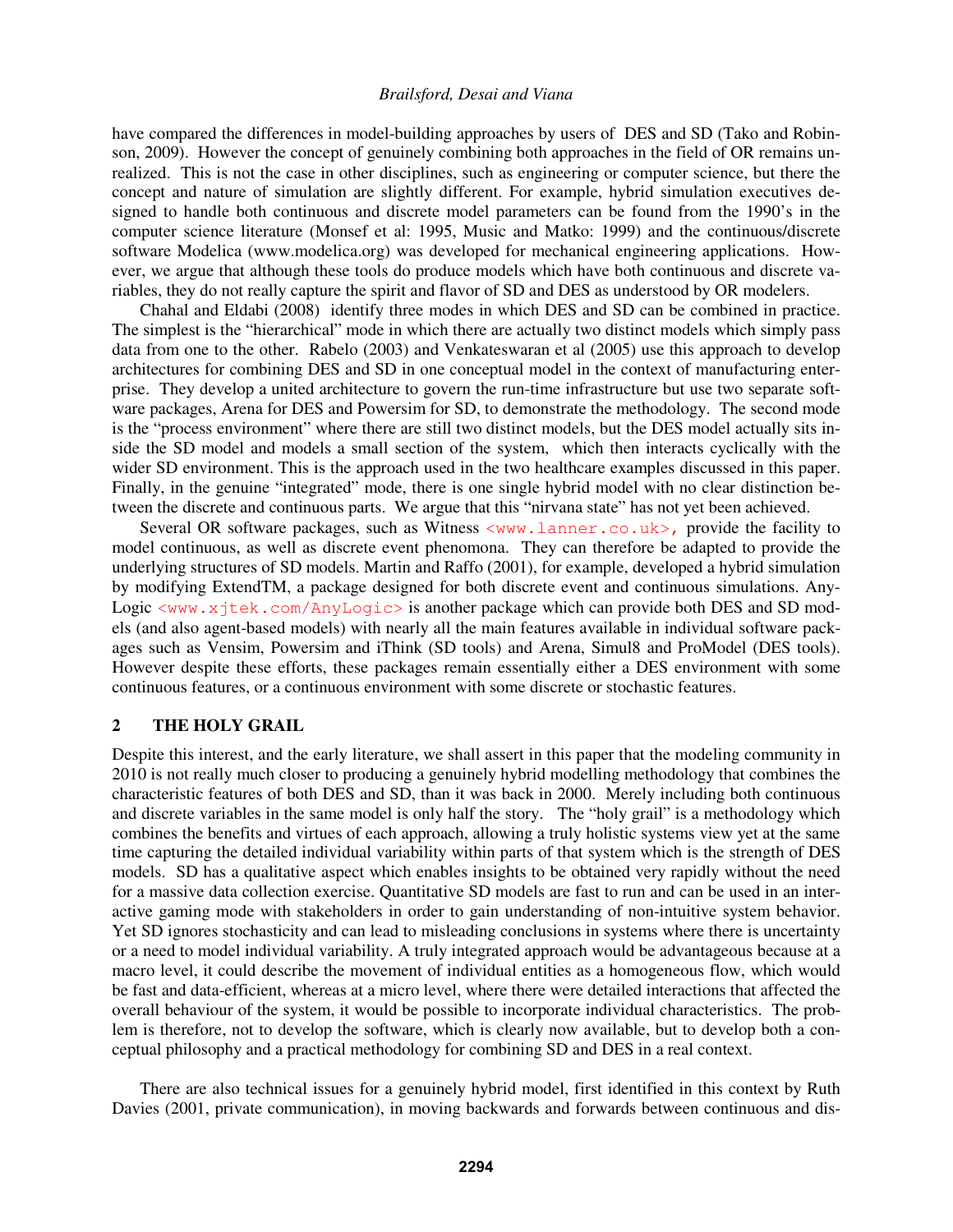crete models. We shall not discuss these issues here in any detail, but they raise some very interesting research questions. How much information loss can be tolerated in switching from DES to SD and back again? How can essential information be retained? These technical questions do not appear to have been addressed in much detail in the mainstream OR literature, where most papers have been at more of a paradigm or conceptual level. It would seem to be relatively easy to merge a group of individual entities into a continuous mass, but how much of the "population profile" would one need to retain and how would one do it? And coming back the other way, when one starts with a continuous population and wants to split this up into individual entities (which seems much harder to do with any degree of rigor), one would need to define algorithms which transformed the original population (the last time it was discrete) into a new population, based on what had happened to it during the time it was continuous. Could these difficulties be avoided by not actually "passing" entities from one part of the model to another?

 In this paper we shall address the following issues. Starting with a brief technical and philosophical overview of the two approaches, we shall consider when and why a combined model would be needed in practice, what benefits such a model could provide, and which parts of the system would need to be modeled in sufficient detail to warrant using a DES model. How can experimentation be performed effectively with a combined model, given the totally different experimental approaches of SD and DES? We then consider two case studies, both in a health or social care context, and discuss these questions. We shall conclude by discussing how far we have come along the road to the "holy grail".

# **3 SD AND DES: THE TECHNICAL AND PHILOSOPHICAL DIFFERENCES**

# **3.1 System dynamics**

The basic principle underlying system dynamics is that the structure of a system determines its behaviour over time (Forrester 1961; Sterman 2000). In other words, the way that the separate components of any system relate to and affect each other determines the emergent behavior of the system as a whole. Such emergent behavior can be counterintuitive, and it is only by analysis of the component subsystems that the reasons for this unexpected behavior can be understood. SD has two distinct aspects, one qualitative and one quantitative. The qualitative aspect involves the construction of *causal loop* diagrams. Through discussions with problem owners and other stakeholders, the relationships between identified system elements are graphically depicted by a system of arcs and nodes, where the polarity of an arc indicates the direction of influence, positive or negative. The aim is to identify feedback loops, which can be of two kinds: *balancing loops* which retain a steady-state, or *vicious circles* leading to uncontrolled growth. The understanding and insights that this approach can bring are very useful. However the overall net effect of all the feedback loops in a very complex system cannot be determined merely by inspecting the diagram. To do this it is necessary to quantify the variables, and this is not always straightforward if some variables (e.g. "happiness") are qualitative. Quantitative SD modeling requires the use of stock-flow diagrams. These models are best conceptualized as a system of water tanks connected by pipes. A domestic central heating system is not a bad analogy! Water flows from tank to tank and the rate of flow is governed by taps or valves on the pipes. The "water" which flows around such a system is a continuous quantity. Mathematically, stock-flow SD models are a discretization of a set of ordinary differential equations representing the rates of change of the level of each stock; these ODEs are solved numerically using a discrete time-step *dt*. Clearly, these models are deterministic. For a fuller description see Brailsford (2008).

# **3.2 Discrete event simulation**

DES is a widely established simulation approach which needs little introduction to the WSC readership. Essentially, it is a stochastic modelling approach ideally suited to queuing network systems, where state changes occur at discrete points of time and individuals (*entities*) move stochastically through a system of queues and "services" or activities whose durations are governed by probability distributions. It is a high-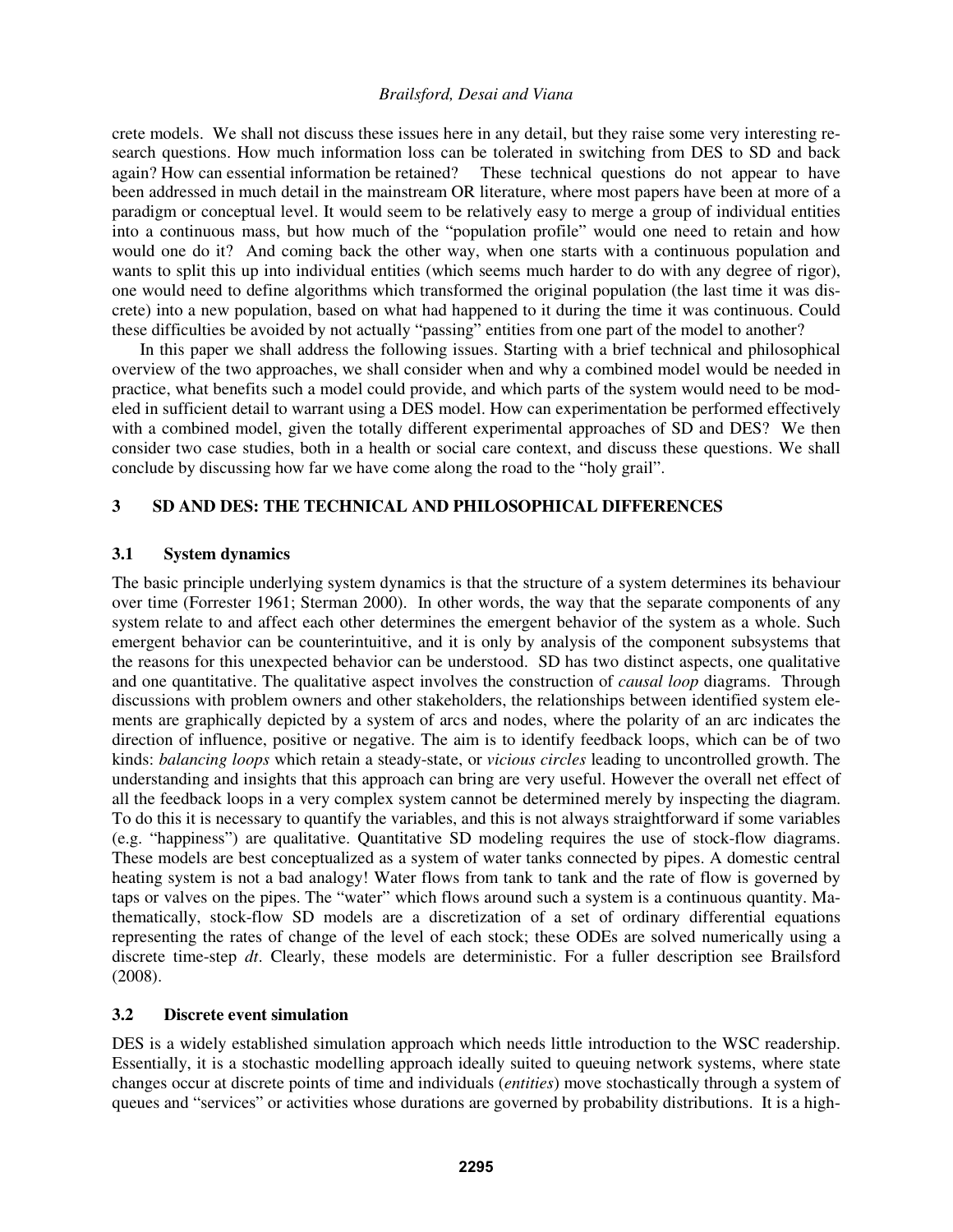ly flexible approach in which almost anything can be coded; models can be incredibly detailed and most DES software has a graphical interface which allows the user to see the system operating on the screen, almost like watching a movie. Because of stochasticity, multiple replications of simulation runs are required to obtain statistically significant results.

## **3.3 Brief comparison of SD and DES**

For detailed comparisons of the two approaches, and in particular excellent descriptions of the different world-views of DES and SD modelers, see Lane (2000) and Morecroft and Robinson (2006). Here we briefly outline some of the key differences.

 SD is essentially a deterministic approach, and purists might argue that it is not strictly true to call it simulation. It does not consider individual "entities" or handle variability very effectively, despite efforts by software vendors to introduce probability distributions. In comparison with DES, SD models are extremely quick to run as obviously they do not require multiple iterations. SD undeniably lacks the total flexibility of DES, which can use virtually any probability distribution function, or empirical data, to model state dwelling times. Traditionally SD has been used at a higher, more aggregated and strategic level than DES. Forrester (1961) believed strongly that SD models were "learning laboratories" and were definitely not optimization tools. The data requirements of an SD model are generally much less than for DES. Validation of SD models is a contentious issue given their qualitative nature; it is not possible to apply the same battery of statistical validation tools as to a DES model, but other methods have been developed (Rodrigues and Bowers, 1996). While SD models are useful for clarifying the complexities of organizational behavior, their simplified representation of systems, the necessity to aggregate entities, and the use of average flow rates are some of their significant limitations. In contrast, DES models are much more flexible, capturing interactions between entities and detailed characteristics of the system being modeled. However, a major disadvantage of DES is that the data requirements, and the need to maintain a next-events list and to carry out long runs or multiple replications to get reliable results, mean that the models are relatively time-consuming to develop and run.

 Philosophically, there is a profound difference between the two approaches which over the years has led to the development of two entirely separate research communities, with their own journals and conferences (Lane, 2000). DES has been universally recognized as part of the OR "toolbox" since the 1960's whereas SD, although it has an equally long pedigree, has really only become widely accepted as a mainstream OR technique in the past 10-15 years (Brailsford, 2008). Basically, SD modelers and DES modelers just see the world in a different way; this affects the way they conceptualize and model problems, which is far more subtle than merely the distinction between discrete and continuous variables. Very crudely put, an SD modeler sees the world as a holistic synthesis of system elements which are dynamically connected, and takes a "helicopter view" of the world, whereas DES modelers take their microscope to the world and look at the system in detail, paying attention to the variability between individual components. To say that SD is strategic and top-down and DES is operational and bottom-up is too crude an approximation, but it does give a flavor of one of the key conceptual differences between them.

## **4 WHY COMBINE DES AND SD?**

We have already hinted at why it would be useful to combine these two approaches. It is often very difficult to define the boundaries of a model in a system which appears self-contained but is actually very connected into the wider environment. Such systems appear all the time in healthcare. For example consider some of the classic application areas of DES, operating rooms (ORs), Intensive Care Units (ICUs) or Emergency Departments (EDs). There are countless examples of DES models for all of these in the literature. Yet to begin with, the OR is inextricably linked with the ICU – if there are no beds in the ICU because of an unexpected number of emergency admissions, then elective surgeries will be canceled. And both also inextricably linked with the ED, because that's where the emergency admissions come from.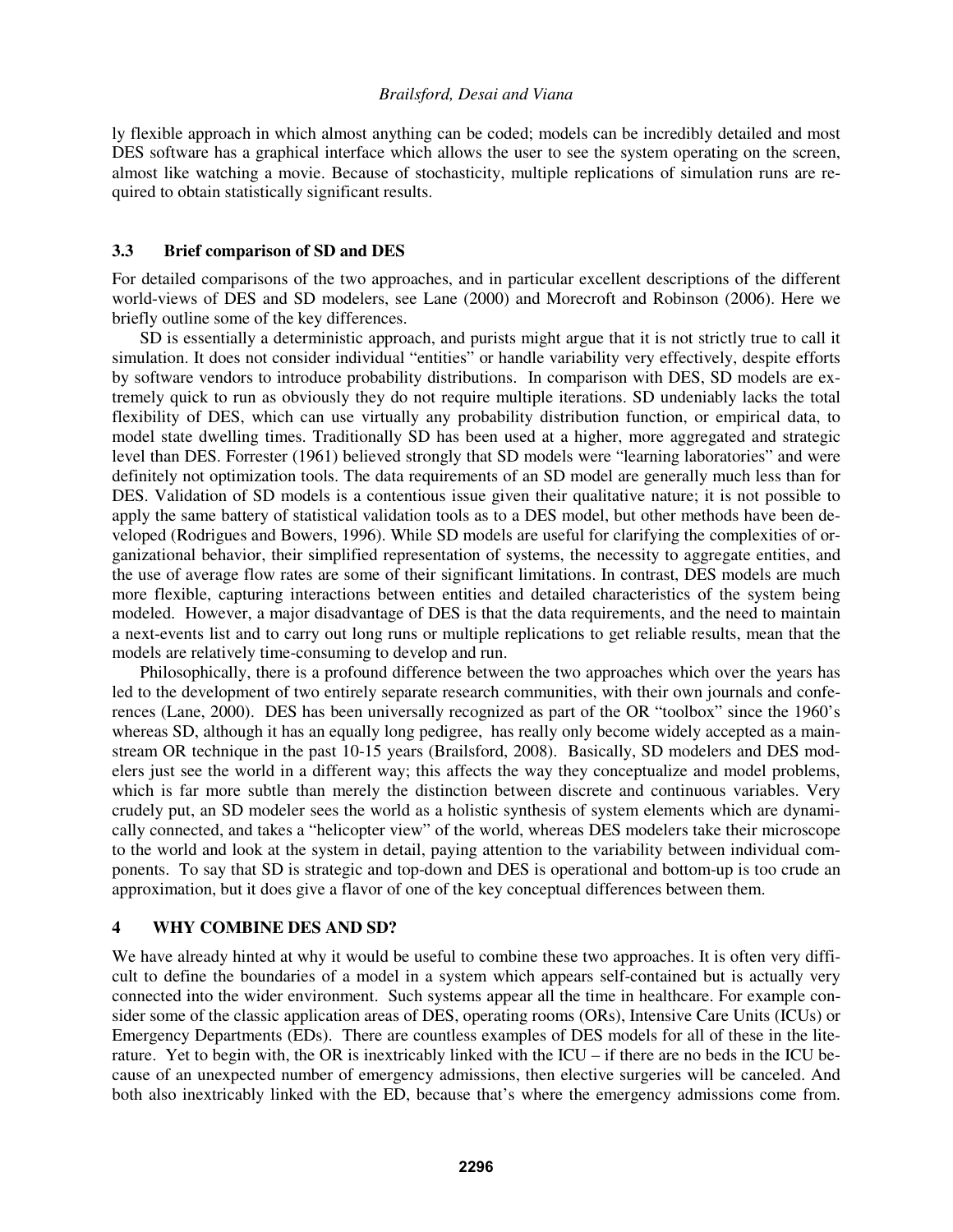The ED is inextricably linked with almost every other department in the hospital – the wards, X-ray and other diagnostic services, the pharmacy, pathology, portering and transportation services, availability of specialist physicians, etc. And it gets worse, because the ED is the front door into the hospital from the outside world and so we have links to the ambulance system, primary care, public health, social care, unemployment, the environment … and so it goes on. Of course the modeler can decide pragmatically to draw a line and say "beyond this I will not go" but this could mean that the model excludes some key elements or drivers of system performance.

A devotee of DES would say that it is possible to include all these aspects in a single model, and of course this is true, it is technically possible. But why would you want to do it? Such a model would be massive, cumbersome, slow to run and data intensive. We are only really interested in the performance of the ED; we don't want to model the whole hospital in detail, let alone the whole health economy. All we want to do (as in *any* model) is to be sure we have captured the important features of the real system, i.e. those key aspects of the "outside world" that impact on the system of interest. Therefore, a broad-brush model which captures these critical features and within which our detailed ED model sits would suit our purpose perfectly. It is those very characteristics of SD which would fit this purpose; the whole-system, big picture approach which slices through all this detail and produces an elegant structure which illuminates the key relationships and captures those external factors which we *cannot* exclude from our ED model.

# **5 CASE STUDY 1: CHLAMYDIA INFECTION**

Chlamydia trachomatis is the most widely prevalent sexually transmitted infection (STI) in the UK. The Department of Health estimates that the chlamydia prevalence rate is around 10% in people aged between 16 and 24 (Department of Health, 2010). Between 1999 and 2008 the number of annual cases of chlamydia more than doubled (National Audit Office, 2009). This is of particular concern because although chlamydia itself is easily treated by a short course of antibiotics, 10-30% of infected women go on to develop pelvic inflammatory disease, which can lead to ectopic pregnancy and infertility. A significant proportion of cases, particularly amongst women, are asymptomatic and so are liable to remain undetected. Population screening for chlamydia infection would identify these asymptomatic cases, but blanket screening of the entire 16-24 year old population is prohibitively expensive and would need to be repeated regularly, since reinfection often occurs. Therefore targeted screening of high-risk people is required.

In 2003 the UK Department of Health set up the National Chlamydia Screening Programme (NCSP). Portsmouth, where this study is based, was one of two NCSP pilot sites. It is a large naval port in the south of England and also has a big student population. Since then the NCSP has expanded the number of places offering chlamydia screening. Between 2008 and 2009 an estimated 16% of young people aged 15-24 in England were tested for chlamydia at a community setting and by 2009 an estimated 1.5 million chlamydia tests had been performed under the programme (National Audit Office, 2009)

The main aim of the modeling study was to provide a planning toolkit for healthcare professionals at the Department of Genito-Urinary Medicine (GUM) in St Mary's Hospital in Portsmouth to inform their decision making. There were a number of other aspects of the study, involving geomapping of the local prevalence data in order to better target screening campaigns, and also a questionnaire survey to develop an understanding of young people's risk-taking behaviour and the impact of education. However the key issue was to estimate future local incidence and prevalence, and then evaluate different clinic designs and staffing policies to improve the clinic performance. Overall, the target was to reduce the level of all STIs in the Portsmouth area.

An SD model was developed in Vensim to represent disease transmission in the community. This was a classical SIR (susceptible-infected-recovered) model, similar to that of Evenden et al (2003), but with two risk categories (high and low), a mixing function between these categories, and a behavior change function which moves people from high risk to low risk, dependent on the success of publicity campaigns. This model generates cases of chlamydia, a proportion of which (depending on the screening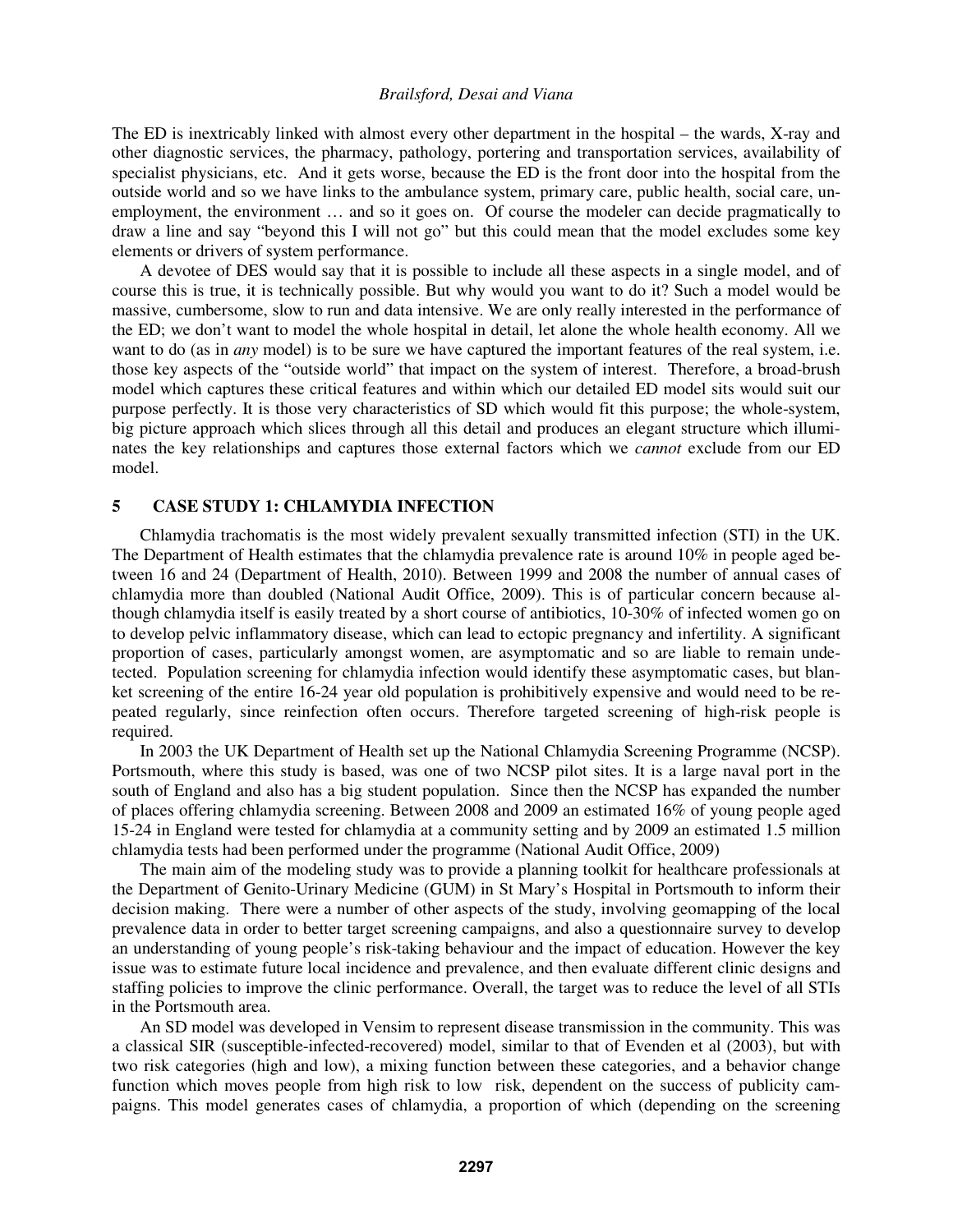rates) become the demand for the GUM clinic. The model uses data from the clinical literature and from earlier work by the Department of Health (Townsend and Turner 2000), as well as local data from the NCSP.

The DES model of the clinic, developed in Simul8, then processes the demand based on its configuration, i.e. the numbers of doctors, nursing and reception staff, treatment rooms, capacity of waiting areas, and so on. The clinic model is a classical DES: a screenshot is shown below in Figure 1. The model is very detailed and produces many performance measures, such as throughput, waiting times, number of patients not seen at the end of the day, and so on. It uses data collected in the clinic, both by direct observation and from historical records. The main output (the number of successfully treated patients) is then fed back into the SD model, enabling the incorporation of a more realistic and accurate calculation of the number of patients treated than could be obtained from an SD model alone. The interface between these models was automated, and runs in Excel, since both the DES software (Simul8) and the SD software (Vensim) can communicate with Excel using Visual Basic for Applications.



Figure 1: Screenshot of the GUM clinic model

Clearly, the "chlamydia planning toolkit" is not a single hybrid model but consists of two separate models which automatically pass data from one to the other through an Excel interface. The clinic DES model runs for one month with 20 replications and takes under 2 minutes to run on a laptop with an Intel® Core™ i3 CPU 2.13 GHz with 4.00 gigabytes of RAM. The SD model runs for 24 months in monthly intervals. The SD model takes less than one second to run. The models stop after 24 months.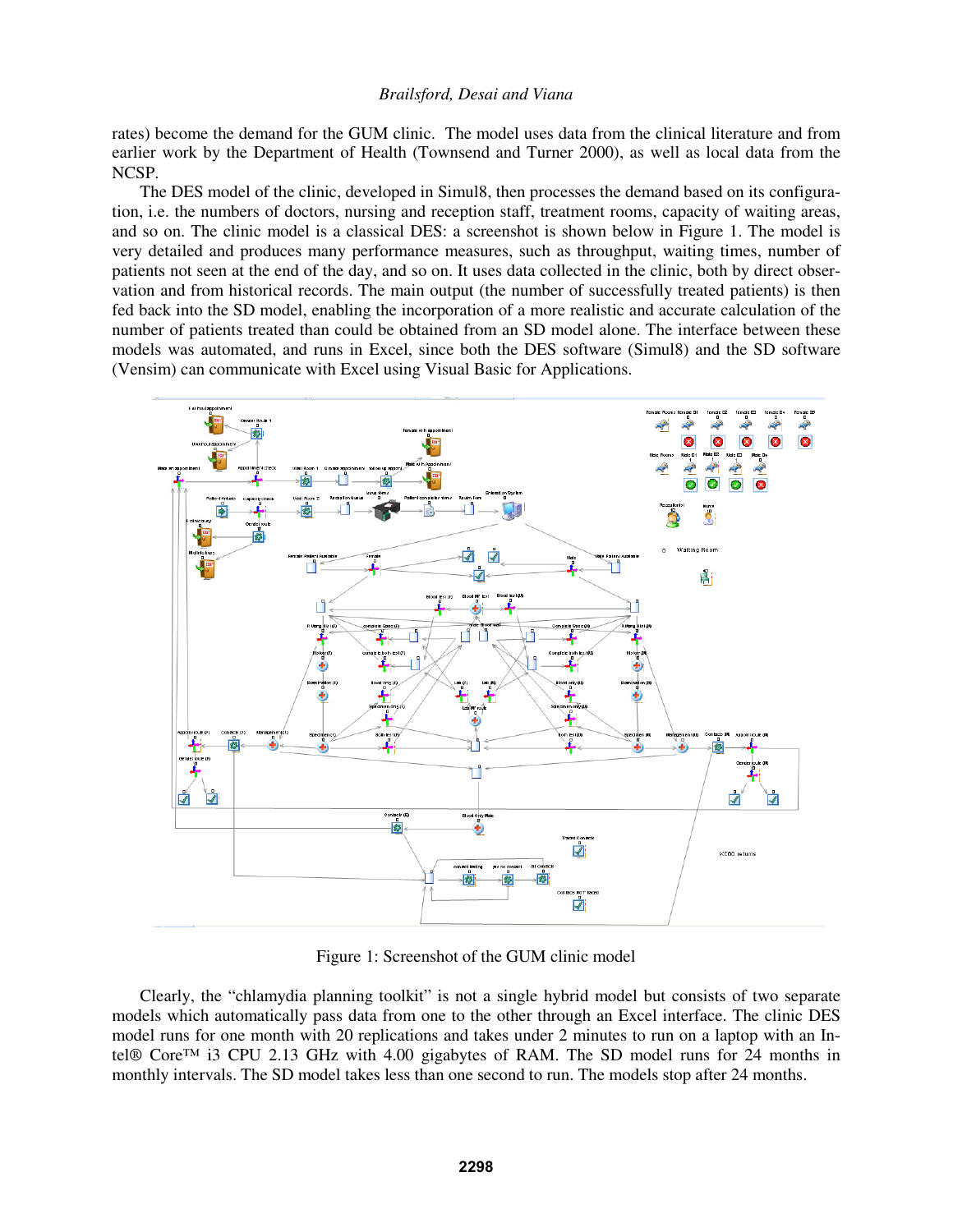The benefit of including feedback via the SD model is as follows. The medical director of the GUM clinic was worried that the clinic would not be able to cope with the influx of new patients which could arise as a result of a sudden increase in the screening rate, and that long waits and poor performance could actually discourage people from attending. In other words, the NCSP could be counter-productive unless the GUM clinic could deal with the likely demand. Therefore "clinic performance" (in terms of the mean and standard deviation of the waiting time, and the numbers of patients not seen at the end of the day) are included as inputs in the SD model, and have an impact on the screening and detection rate. This in turn obviously impacts on the prevalence and incidence of chlamydia in the community, which ultimately feeds back full cycle in the form of increased arrivals at the clinic.

#### **6 CASE STUDY 2: SOCIAL CARE IN HAMPSHIRE**

The second case study is a collaborative research project between the University of Southampton and Hampshire County Council (HCC). Hampshire is a large county on the south coast of England which is attractive for retirement and therefore has a higher than the national average proportion of older people. In common with the rest of the developed world, the population is ageing and the demographic profile of Hampshire is changing. HCC is responsible for providing social support services to all vulnerable people in the community. The problem is that the number of older people requiring care or support is likely to increase in future, as more people survive into their 90's. The aim of the study was to help the local authority better plan services and support for older people. In particular, HCC wanted to assess the impact of a new contact centre (a telephone call centre) which they hoped would speed up access to services and also, make it easier for HCC to "right-size" the services offered to clients, thereby reducing costs.

As in the chlamydia study, two separate models were developed. System dynamics was used at a population level to model long-term dynamic demographic change and thus better predict future demand for long-term care in Hampshire, and DES was used to develop a detailed model for the contact centre. The aim of the SD model was to understand changes in demand for long term care in Hampshire amongst those aged 65 years and over. The DES model addressed operational issues around the organization and staffing of the contact centre, in order to meet the changing needs of the population it serves over the next twenty years.

Long-term care provision is provided from a variety of sources of which the local authority is only one. The SD model, developed in Vensim, calculates how many older people are likely to turn to HCC for help, as well as the private sector, the voluntary sector, and the informal sector. In addition the model also calculates how many people are likely to need care or support but will not receive anything, because their needs are not sufficiently high to meet the eligibility criteria. The data for the model was obtained from a range of sources including the Office for National Statistics, the National Household Survey and HCC themselves. The model showed that HCC needs to work with other stakeholders in order to meet the increase in future demand for services. By supporting some client groups now, the number requiring expensive and intensive support later on their life can be reduced. The SD model replicates the whole system for long-term care and projects it forward to the year 2026. Older people in Hampshire are characterized by age, gender, disability and chronic ill health, using a disability scale compatible with the current eligibility criteria. Older people are categorized by service receipt if they are likely to receive some sort of service.

One of the key outputs of the SD model is the number of older people who are likely to contact the contact centre. This information is fed into the detailed DES model, which was developed in Simul8. In this model the activities of the contact centre are replicated and the performance of the contact centre measured over time. This model calculates the first service received by a new client. This can be changed to model the service received after eight weeks of making contact with the local authority, as many clients' service requirements are likely to change over this period of time. This is also the length of time a client would receive free urgent unplanned crisis care. The data for this model was obtained partly from the contact centre's historical records, but also by direct observation and talking to the staff. One of the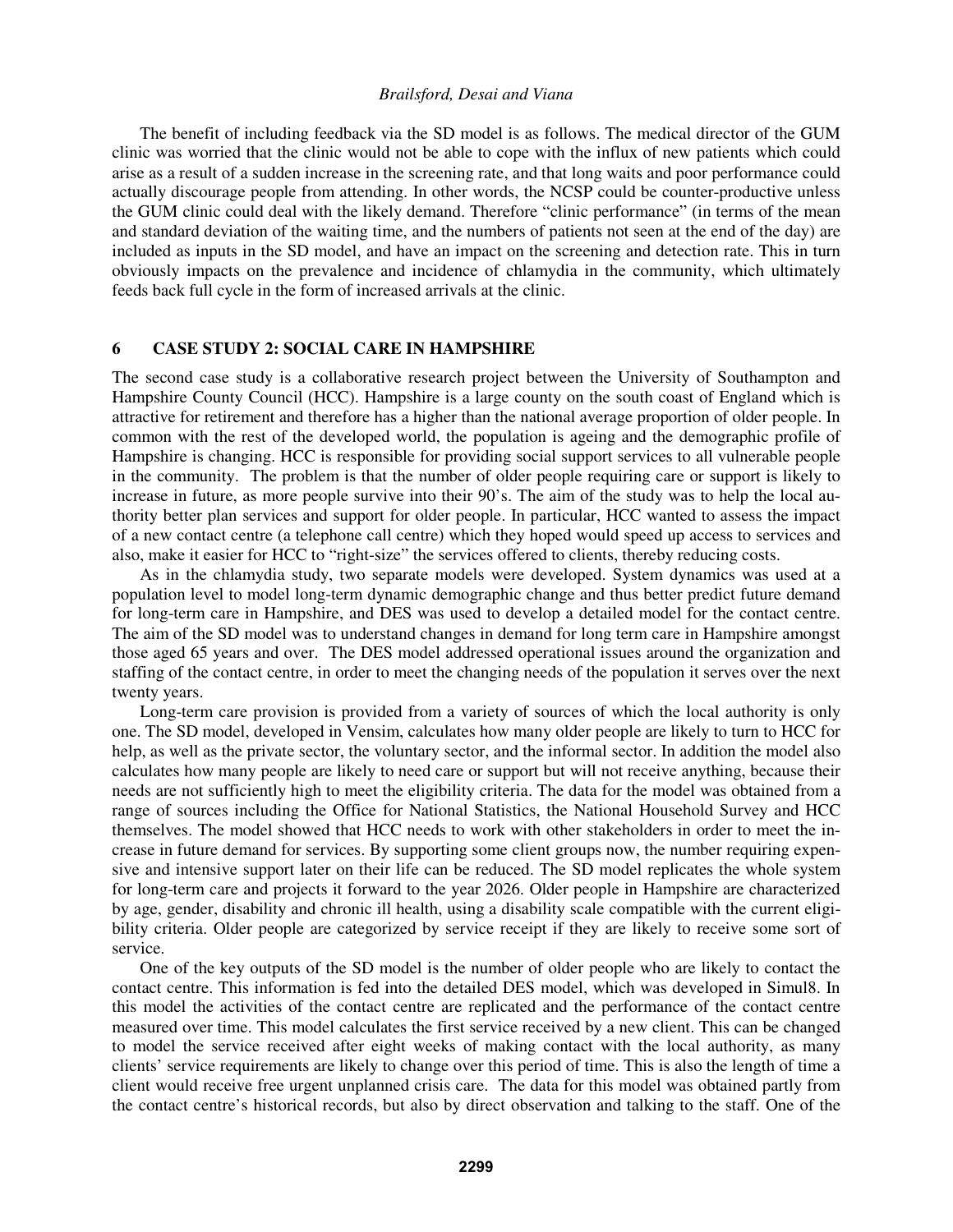very interesting issues raised was that although the call centre software could provide a wide range of performance data, it could not give us some key parameters for the model, for example call durations. These had to be collected by direct observation. This is typical within public sector organizations: masses of data inappropriate for modeling are collected for performance monitoring whereas data useful for modeling are simply not kept.

Once again, this is two separate models, but in this case, they do not automatically pass data from one to the other, but are manually linked. The contact centre model runs for one month with forty replications and takes around four minutes to run on a laptop with an Intel® Core™ i3 CPU 2.13 GHz with 4.00 gigabytes of RAM. The SD model has been configured to run for a maximum of eighteen years and takes less than one second to run. The hybrid framework is run for the years 2010, 2015 and 2020.

Two key performance indicators are reported by the contact centre model: the percentage of calls answered, and the percentage of calls answered within twenty seconds. The contact centre management endeavors to meet the following two requirements: 95% of calls are answered, and 80% of calls are calls are answered within twenty seconds. If either of these performance indicators is not met a further experiment is carried out where a staff intervention takes place. There are two tiers of call handlers; tier one staff are agents (less experienced) and tier two staff are advisors (more experienced but more expensive). These types of staff have different capabilities, i.e. they can deal with different types of call and take different times to deal with calls. Various combinations of staff are tried in our experiments, increasing the staffing levels until the performance indicators are met.

The benefit of including feedback via the SD model is as follows. It is quite likely that a proportion of people who abandon their calls might attempt to call again at a later point. Most people will probably call back the same day or later that week. However some callers might not bother calling again until much later on, by which time their condition may have deteriorated and their needs become greater. Therefore if the call centre was not staffed sufficiently, this could lead to greater numbers of people with unmet needs in the community, which ultimately would lead to greater demand for more expensive services. Obviously the exact numbers of this type of callback is unknown, so various experiments are performed under different assumptions about the effects of this phenomenon.

An example of this intervention is shown in Figure 2 below, for 2020, with 10% feedback. This means that 10% of abandoned calls lead to a second call one month later in which the needs status of the caller is increased by one severity category compared with the original call. In order to meet the performance standards, two additional advisors were required in January and February. With two additional advisors the percentage of calls fell below the 95% threshold in March. A third additional advisor is required.



Figure 2: 2020 Number of Abandoned Calls with 10% feedback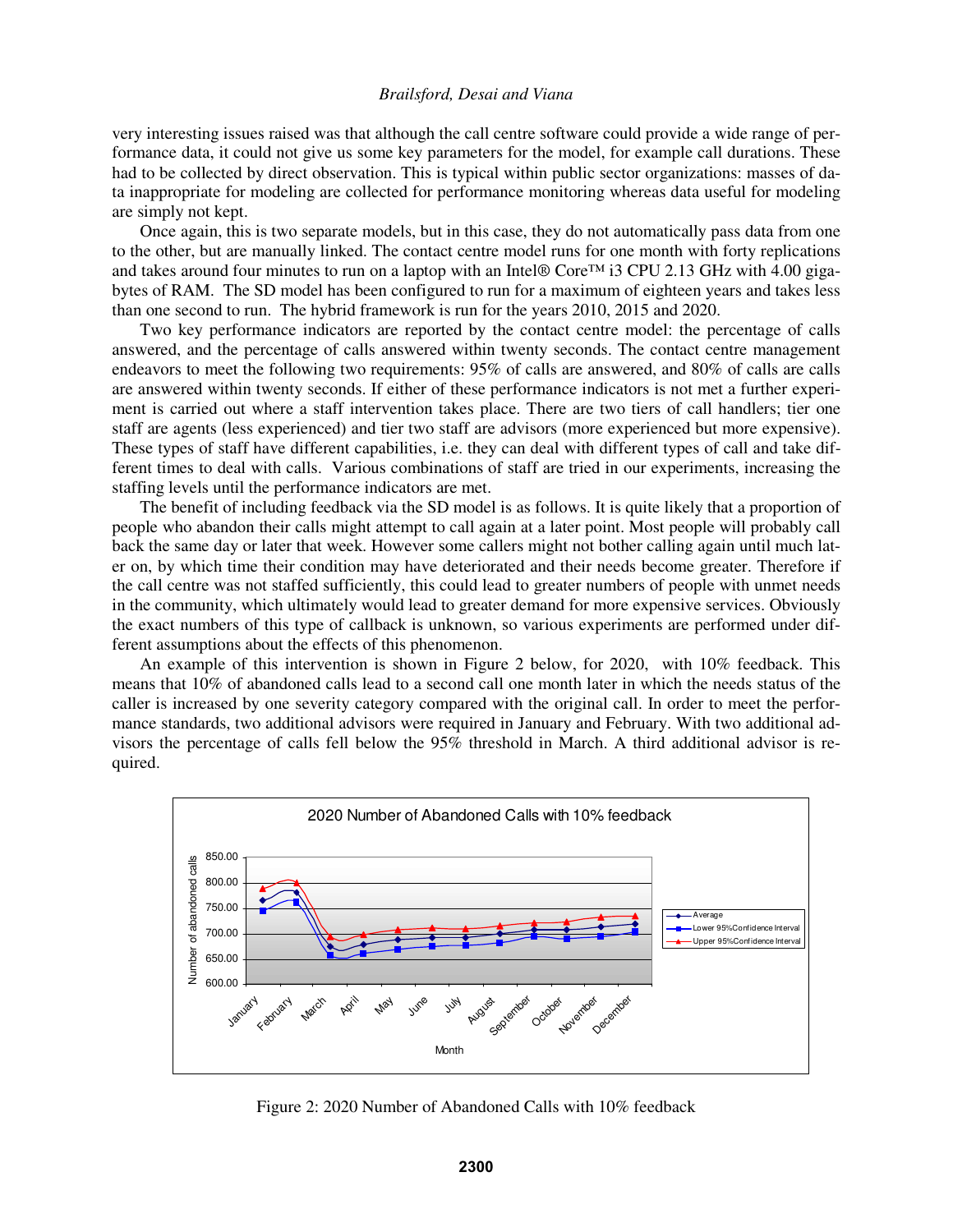### **7 CONCLUSION**

Could we have done either of the case studies in either DES or SD alone? The answer is probably yes, but it would have been a tortuous process: a case of hammering in a screw. In both models we have a very large population in the community (tens of thousands of people) and we are using SD to model a broad process in this community which has a timescale of months (or years, in the case of the contact centre model). In the case of the chlamydia SIR model, SD is ideally suited to modeling the infection process and the feedback between the pools of susceptible and infected people. We could potentially have used DES for these, but it would have increased the runtimes enormously, for doubtful benefit. It is less clear that we could have used SD for the call center and clinic models: these are both highly detailed, stochastic systems where individual variability is key, and the performance measures relate to resource utilization and queuing times, both characteristics for which SD is less well suited. Neither of these examples is a true hybrid: they are both two distinct models with a cycling structure, in which a detailed DES model representing a small part of the overall system is embedded in a "big picture" SD model. This required quite a lot of programming, in the case of the chlamydia study, or actual manual intervention to import and export data and run the models, in the case of the social care model. However it is clear that in both cases there is a benefit from combining these approaches which is greater than the sum of its parts.

 There is a school of thought which says that it doesn't matter what modeling approach is used, it is the *process* which counts, and that getting people together round a table to talk about the problem situation is the really important thing. The argument is that in this case the model is of secondary importance and acts only as a catalyst to motivate discussion, or as a boundary object (Carlile 2002) providing a common ground for different stakeholders to interact. While we have sympathy with this view, we would argue that we do believe the approach chosen *does* matter, as it focuses attention on certain aspects of the real-world system which are quite different, according to the approach adopted. Indeed this is one of the hypotheses being tested in a collaborative research project currently under way involving colleagues from Imperial College, London (Bayer et al, 2010).

 So, are we any nearer the holy grail than we were 10 years ago? The answer is yes, up to a point. A lot of DES software now has "SD-like" features – and vice versa. However, it is clear that we are still a long way from genuinely combining these approaches, and indeed it may not actually be possible to do so from a philosophical standpoint. However it is undeniably true that we have learned a lot along the road, as the increasing body of literature in this field demonstrates.

#### **REFERENCES**

- Bayer S., Bolt T., Brailsford S.C. and Kapsali M. 2010, to appear. The social role of simulation models. *Proceedings of the 2010 International System Dynamics Conference,* Seoul, Korea.
- Brailsford S.C. 2008. System Dynamics: What's in it for Healthcare Simulation Modelers. In *Proceedings of the 2008 Winter Simulation Conference*, eds. S. J. Mason, R. R. Hill, L. Mönch, O. Rose, T. Jefferson, J. W. Fowler, 1478-1483. Piscataway, New Jersey: Institute of Electrical and Electronics Engineers, Inc.
- Brailsford S.C. and Hilton N.A. 2001. "A comparison of discrete event simulation and system dynamics for modelling healthcare systems", *Proceedings from ORAHS 2000*, Glasgow, Scotland, ed. J. Riley, 2001, pp 18-39.
- Brailsford, S., Churilov, L. and Liew, S. 2003. Treating ailing emergency departments with simulation: An integrated perspective. In *Proceedings of Western Multiconference on Health Sciences Simulation*, Florida, 2002, ed J. Anderson. Society for Modelling & Simulation International (SCS), San Diego, CA..
- Carlile P. 2002. A pragmatic view of knowledge and boundaries: boundary objects in new product development. *Organization Science* 13: 442-455.
- Chahal, K. and Eldabi, T. 2008. Applicability of hybrid simulation to different modes of governance in UK healthcare. In *Proceedings of the 2008 Winter Simulation Conference*, ed. S. J. Mason, R. R.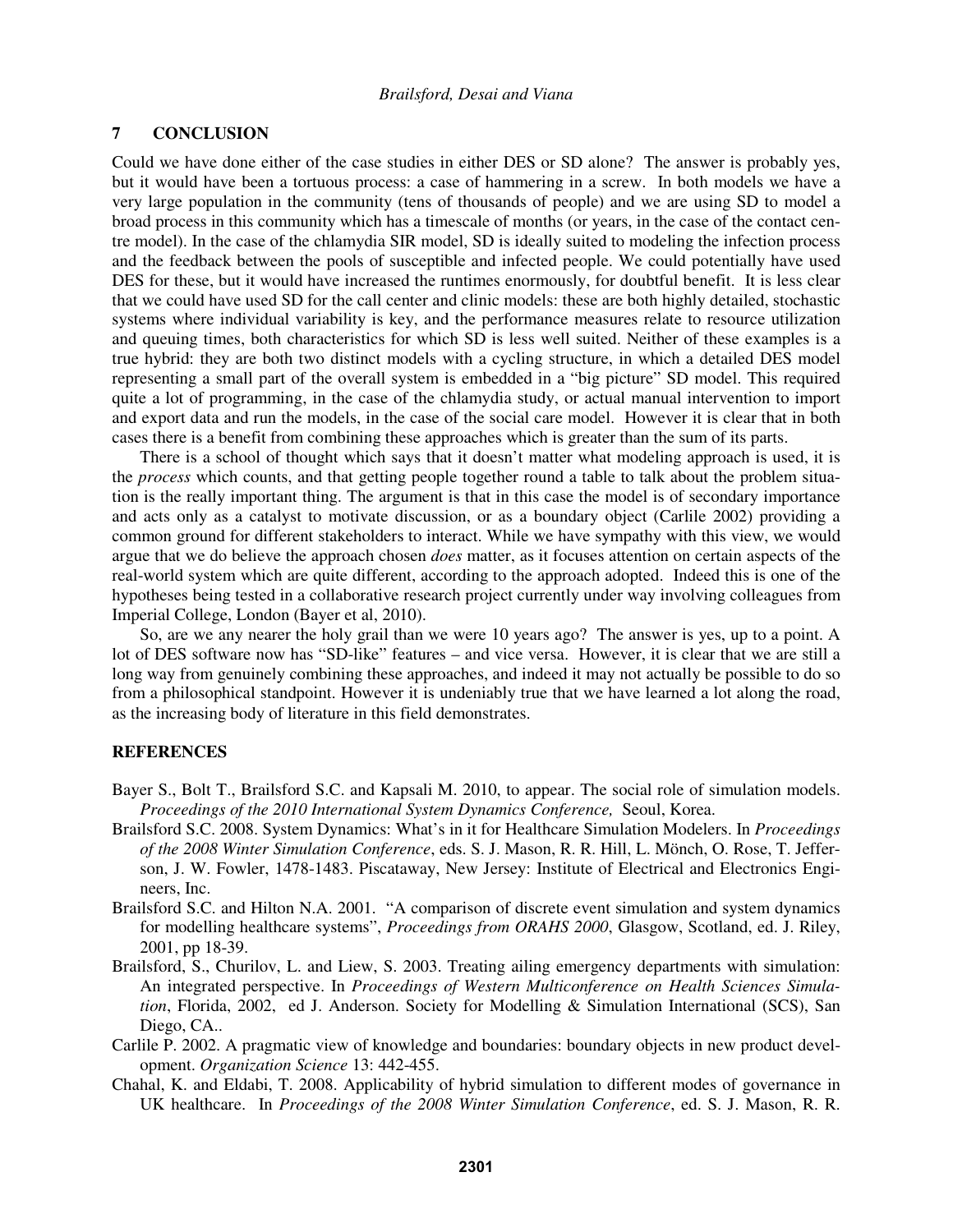Hill, L. Mönch, O. Rose, T. Jefferson, and J. W. Fowler, 1469-1477. Piscataway, New Jersey: Institute of Electrical and Electronics Engineers, Inc.

Department of Health, <Http://www.chlamydiascreening.nhs.uk/>, [accessed 06.10.10].

Davies, R.M. 2001. Private communication.

- Dyson R.G. and O'Brien F.A. 1998. Strategic Development: Methods and Models. Wiley, Chichester, UK.
- Eden C.L. 1989. Using cognitive mapping for strategic options development and analysis (SODA). In J. Rosenhead (ed.), Rational Analysis for a Problematic World. Wiley, Chichester, UK.
- Evenden, D., Harper, P.R., Brailsford, S.C., Harindra, V. 2006. Improving the cost-effectiveness of Chlamydia screening with targeted screening strategies, *Journal of the Operational Research Society*, 57:1400-1412.
- Forrester J.W. 1961. Industrial Dynamics. MIT Press, Cambridge, MA, reprinted by Productivity Press (1994) and now available from Pegasus Communications, Waltham, MA, USA.
- Lane D.C. 2000. You just don't understand me: Modes of failure and success in the discourse between system dynamics and discrete event simulation. LSE OR Dept Working Paper LSEOR 00-34, London School of Economics and Political Science..
- Martin R. and Raffo D. 2001. Application of a hybrid process simulation model to a software development project, *The Journal of Systems and Software*, 59:237-246.
- Monsef Y., Hallam N. and Khodja R. 1995. NEPT-MIX: An object-oriented mixed simulation language generator. *Proceedings of the First LAAS International Conference on Computer Simulation,* Beirut , pp 43-47.
- Morecroft, J. and Robinson, S. 2006. Comparing discrete event simulation and system dynamics: modelling a fishery. *Proceedings of the 2006 OR Society Simulation Workshop SW06*, 137-148.
- Music G. and Matko D. 1999 Combined simulation for process control: extension of a general purpose simulation tool. *Computers in Industry* 38:79-92.
- National Audit Office, 2009. Young people's sexual health: the National Chlamydia Screening Programme,<http://www.chlamydiascreening.nhs.uk/ps/publications/reports. html>, [accessed 06.10.10]
- National Chlamydia Screening Programme Steering Group. 2006. New Frontiers: Annual Report of the National Chlamydia Screening Programme in England 2005/06, London, HPA
- Rabelo L., Helal M., Jones A., Min J., Son Y.J. and Deshmukh A. 2003. A hybrid approach to manufacturing enterprise simulation, In *Proceedings of 2003 Winter Simulation Conference*, eds. S. E. Chick, P. J. Sanchez, D. M. Ferrin, D. J. Morrice, 817-825. Piscataway, New Jersey: Institute of Electrical and Electronics Engineers, Inc.
- Robinson S. 2005. Discrete-event simulation: from the pioneers to the present, what next?. *Journal of the Operational Research Society*, 56:619-629.
- Rodrigues, A. and Bowers, J. 1996. System dynamics in project management: A comparative analysis with traditional methods. *System Dynamics Review* 12:121-139.
- Sterman J.D. 2000. Business Dynamics: Systems Thinking and Modeling for a Complex World, Irwin McGraw-Hill, Boston, MA.
- Tako A.A. and Robinson S. 2009. Comparing discrete-event simulation and system dynamics: users' perceptions. *Journal of the Operational Research Society*, 60:296-312.
- Townsend, J.R.P. and Turner, H.S. 2000. Analysing the effectiveness of Chlamydia screening, *Journal of the Operational Research Society*, 51:812-82.
- Venkateswaran J. and Son Y.J. 2005. Hybrid system dynamic-discrete event simulation-based architecture for hierarchical production planning, *International Journal of Production Research*, 43:4397- 4429.